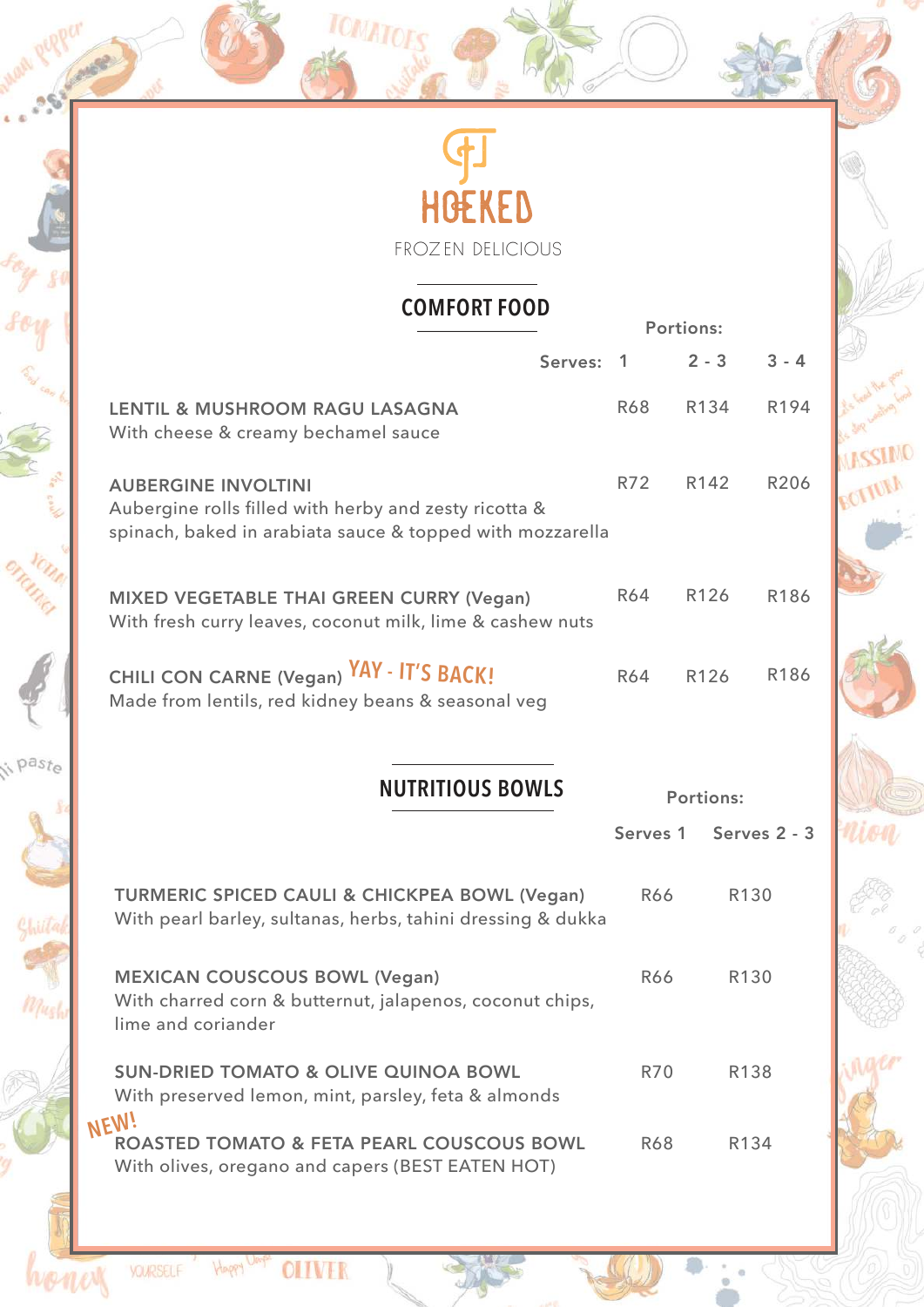



## **SIDES**

ENJOY get stuck in Count JAMIE @

|                                                                                                | <b>Portions:</b>                       |                              |  |
|------------------------------------------------------------------------------------------------|----------------------------------------|------------------------------|--|
| SWEET POTATO BAKE YAY - IT'S BACK!<br>with crispy sage, beunoisette & creamy<br>bechamel sauce | Serves <sub>2</sub><br>R <sub>52</sub> | Serves $4 - 6$<br><b>R98</b> |  |
| <b>PARMESAN ARTICHOKE &amp; FENNEL BAKE</b><br>with sour cream & spring onion                  | Serves 2 - 3 Serves 4 - 6<br>R82       | R <sub>160</sub>             |  |
| <b>BUTTER BEAN MASH (Vegan)</b><br>with roasted garlic chipotle chili relish                   | Serves <sub>2</sub><br>R48             | Serves $4 - 6$<br>R94        |  |

SSIMO

TIURA

#### **THE REAL DEAL**

The 'Real Deal' meals are made to be accompanied by other dishes to make a full meal (but they're just as delicious by themselves!)

|                                                                                                                        | <b>Portions:</b> |           |  |
|------------------------------------------------------------------------------------------------------------------------|------------------|-----------|--|
|                                                                                                                        | Quantity         |           |  |
| <b>CHEESY SWEET POTATO ENCHILADAS</b><br>With black beans, corn & Mexican spices                                       | 1/70             | 2 / R138  |  |
| NEW!<br><b>ROASTED BUTTERNUT SOUP (Vegan)</b><br>With coconut milk, spiced with a touch of<br>nutmeg, cumin & cinnamon | 400ml/R34        | 900ml/R63 |  |
| <b>MUSHROOM &amp; MIXED VEG DIM SUM (Vegan)</b><br>With Asian dipping sauce                                            | 6/RS8            | $12/$ R96 |  |

410,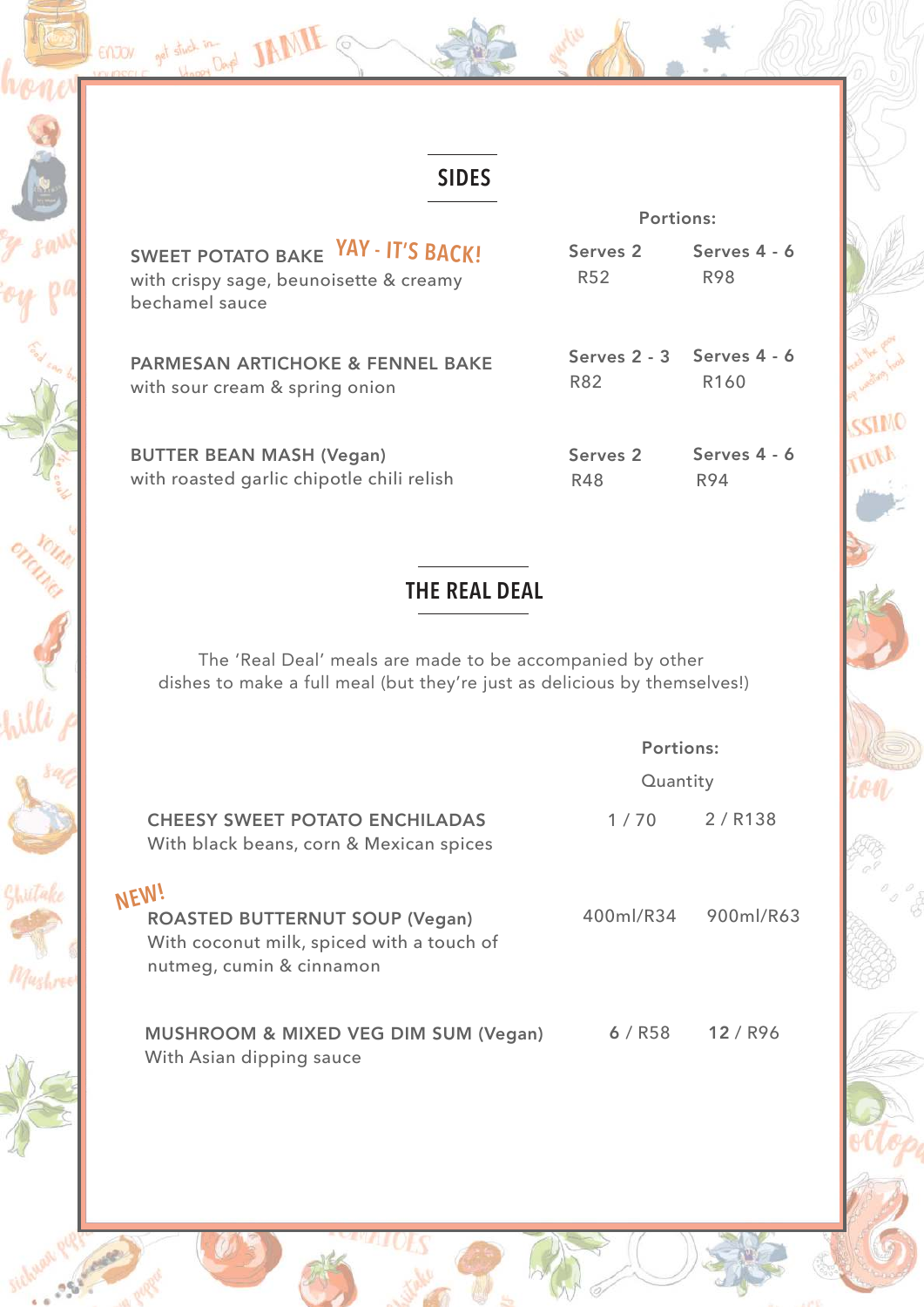## **SHNACKS & FINGER FOOD:**

TOMATOES

 $\mathcal{O}_{\mathfrak{a},\mathfrak{a}}^{\mathfrak{a}}$ 

0

Willi po

Ghiitak

Mushr

honey

Hoppy Days JANER

**OLIVER** 

EVERY get stil

|                                                                                                                          | <b>Portions:</b> |                                |  |  |
|--------------------------------------------------------------------------------------------------------------------------|------------------|--------------------------------|--|--|
|                                                                                                                          |                  | Medium For the Fam             |  |  |
| <b>TRUFFLE &amp; MUSHROOM ARANCINI BITES</b><br>Crispy risotto balls with truffle flavoured oil,<br>mushrooms & parmesan | 8 / R68          | 18 / R148                      |  |  |
| <b>GREEK SPANAKOPITA</b><br>Spinach, olive and feta phyllo parcels                                                       | 8 / R66          | 18 / R146                      |  |  |
| <b>CARAMELIZED ONION &amp; BRIE MINI TARTS</b><br>With thyme & puff pastry                                               | 4 / R44          | 8 / R <sub>86</sub>            |  |  |
| Add 'A LIL EXTRA' dips shown below to accompany the Hoeked snacks                                                        |                  |                                |  |  |
| <b>A LIL EXTRA</b><br><b>Portions:</b>                                                                                   |                  |                                |  |  |
| <b>CHIMICHURRI</b>                                                                                                       |                  | (200g)<br>(320g)<br><b>R48</b> |  |  |
| <b>BABAGANOUSH</b><br><b>Roasted Aubergine Dip</b>                                                                       |                  | <b>R48</b>                     |  |  |
| <b>HUMMUS:</b><br>Original<br><b>Beetroot</b>                                                                            |                  | R40<br>R64<br><b>R44</b>       |  |  |
| <b>TO FINISH OFF TREATS</b>                                                                                              |                  | <b>Portions:</b>               |  |  |
|                                                                                                                          |                  | Serves                         |  |  |
| <b>SPICED APPLE, BERRY &amp; PEAR CRUMBLE</b><br>with ginger, coconut & almond crumble                                   |                  | $2 - 3 / R64$ 4 - 6 / R132     |  |  |
| <b>COFFEE AND PEANUT BRITTLE</b><br><b>LAYERED ICE-CREAM</b>                                                             |                  | $2 - 3 / R64$ 4 - 6 / R132     |  |  |
| <b>GINGER &amp; SHORTBREAD DATE BITES</b>                                                                                | $6/$ R48         | 10 / R78                       |  |  |

ASSIMO

EQUIDER

nion

naer